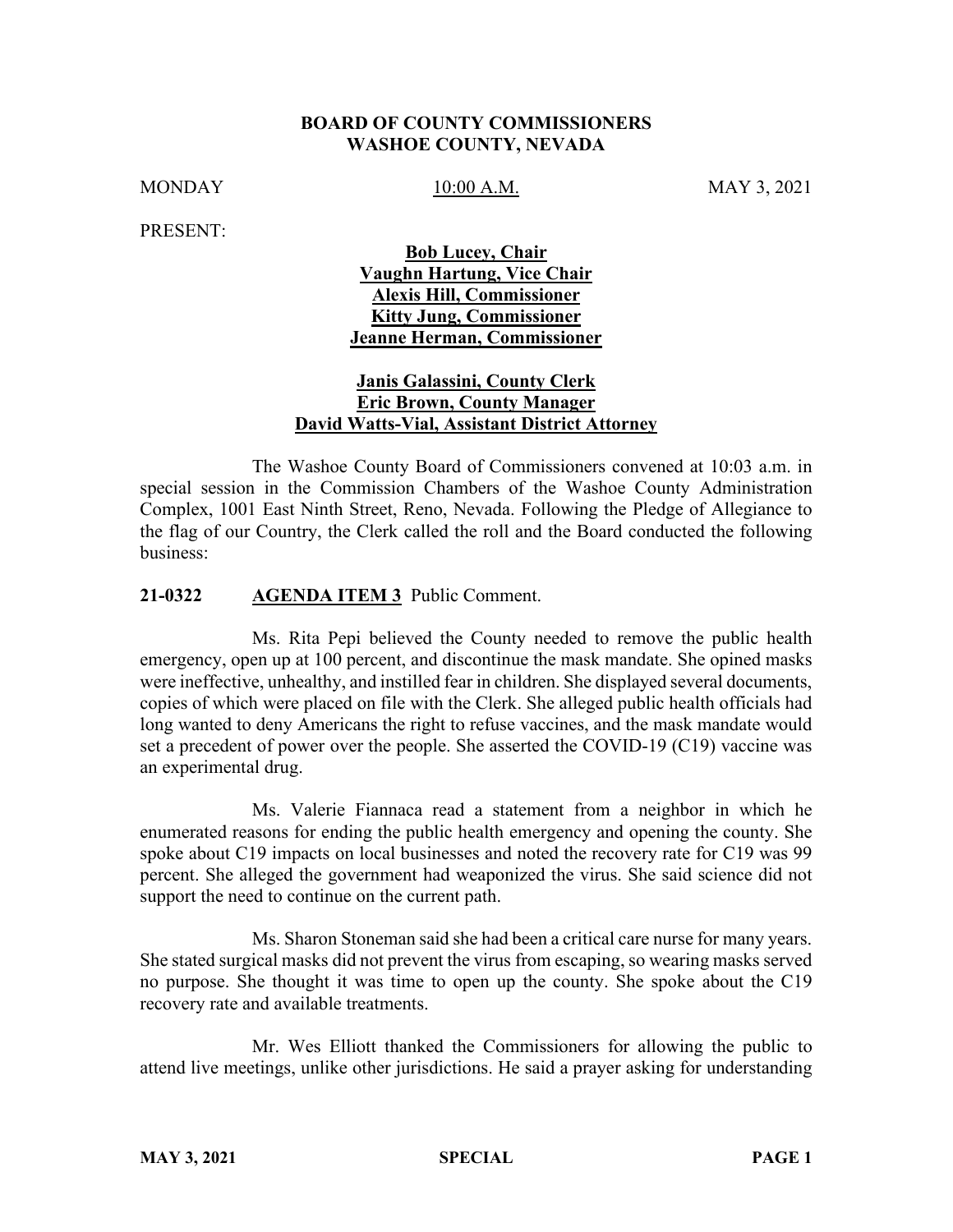and wisdom. He asserted C19 was gone, and it was time to end restrictions. He said the Commissioners worked for the people and they should do what the people wanted.

Dr. Layne Linebaugh said a prayer asking for all spells, curses, and manipulations to be removed from everyone on the Board, the state, and the world. She prayed for healing and sanity, and asked for all mandates to be removed and freedom restored.

Mr. George Lee thanked Commissioner Herman for not yielding to pressure. He spoke about the County's unemployment rate and deficient schools. He noted the closedown was only intended to last until the curve was flattened, but currently only 30 hospital beds were used for C19 patients out of 500,000 residents. He said it was the Commissioners' responsibility to do the right thing. He stated people could practice good health without wearing a mask.

Ms. Bev Stenehjem asked for Washoe County to be completely opened without restrictions. She noted 22 states and 8 Nevada counties were completely open and the local hospital beds were empty. She asserted the public health emergency was over and masks were not effective. She expressed concern for local establishments that were going out of business. She inquired about the process for getting an item on the agenda. She reminded the Commissioners they were elected to represent their constituents and urged them to honor their oath of service.

Ms. Carole Fineberg said that in 1954 President Eisenhower stated nothing would separate this nation from God. She stated the Board was interfering with God's law. She said the public had nowhere else to go to plea for common sense.

Ms. Janet Butcher spoke about the anxiety, depression, suicide attempts, domestic violence, and animal cruelty which had been exacerbated by C19. She said using government force to restrict businesses was immoral. She stated the National Association for Mental Illness documented a 600 percent increase in phone calls during the pandemic lockdown. She brought up the lasting effects of suicide on family members.

Mr. James Benthin said Dillon's Rule indicated that, in places where a governor had power, a government entity was connected to a state as a child was connected to a parent. Eight counties in Nevada that were already open, so it did not appear Dillon's Rule applied. He spoke about consumer choices and informed consent regarding the C19 vaccine, and about the ineffectiveness of masks.

Ms. Karen Hyatt-Miner said she was a small business owner who was forced to shut down even though big box stores remained open. She displayed an image of Governor Sisolak at Walgreens not wearing a mask or social distancing. She noted the shutdown was supposed to be for two weeks, but it had lasted 15 months so far. She thought it was time to reopen the county without restrictions.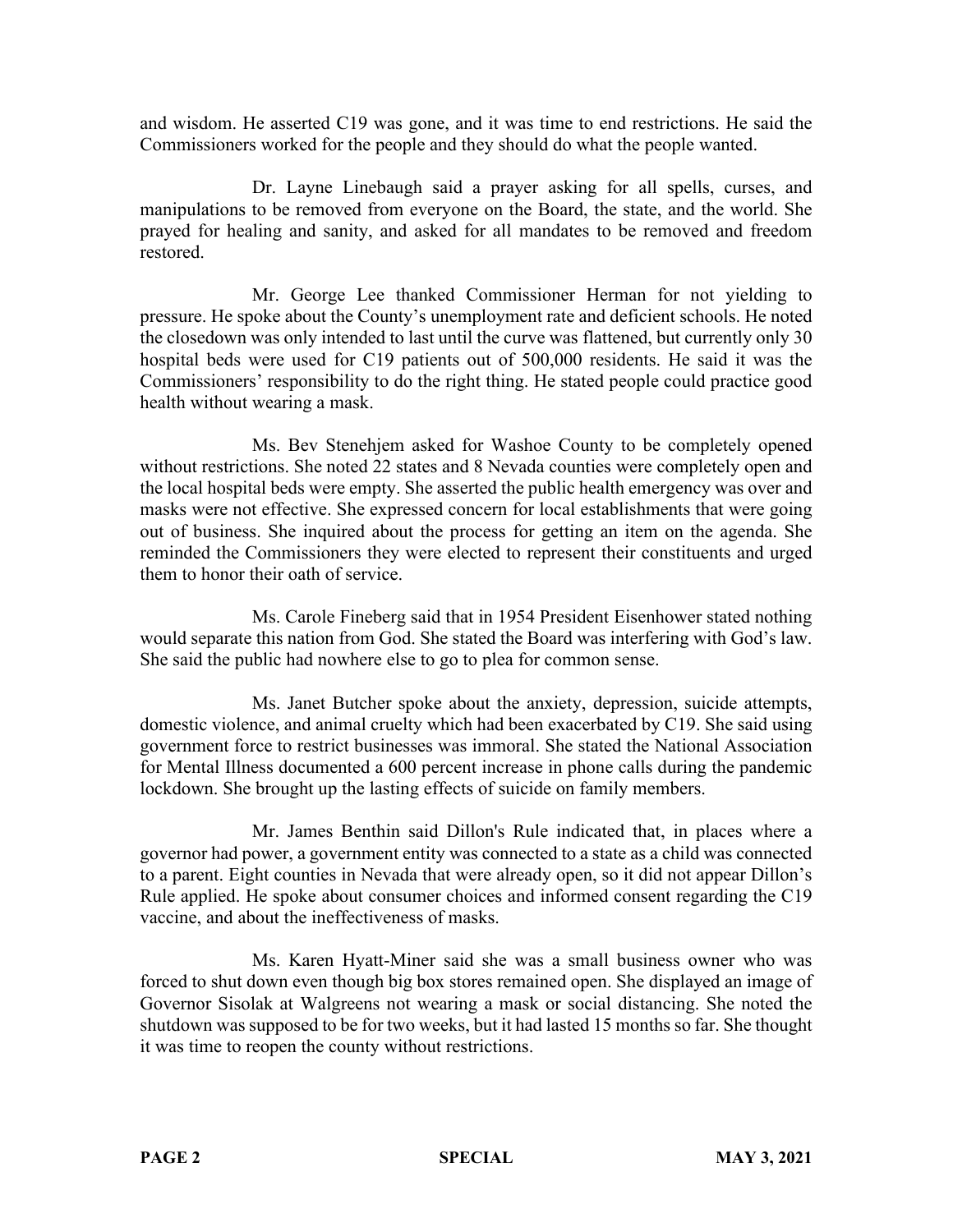Mr. Gary Miner thanked the Commissioners for listening to the public, saying he agreed with almost all prior commenters. He said he did not like having his liberty taken away by Governor Sisolak or the Board. He asked the Board to reopen the county and remove the mask mandate.

Ms. Christina Schwanke asked the Commissioners to think about the voters they sought. She noted she was a millennial and a parent raising the next generation. She said she was a right-wing Trump supporter uniting with Bernie supporters to start a grassroots movement. She said the movement would work to remove elected officials from office if they did not help free people from the public health crisis.

Ms. Laurie Agnew said the public had not gotten the Commissioners' attention until commenters mentioned their inattention. She expressed confusion about the Board of County Commissioners' mission with regard to opening the county. She asserted Governor Sisolak's plan violated the constitutional rights of Washoe County residents. She noted government officials, including the Commissioners, were elected to represent the people, and the people would not re-elect them if they failed to represent them.

Ms. Cindy Sassenrath agreed with the prior comment about Commissioners' inattention. She mentioned the Centers for Disease Control and Prevention's estimates for C19 survival. She said the two-week projections to stop the spread had passed, and anyone who wanted wear a mask, get a vaccine, or stay home could do so. She asked the Board to override Governor Sisolak and open the county 100 percent.

Ms. Kelsey Schroeder requested that the Board end the local health emergency. She acknowledged there would be people who would continue to wear masks for their personal comfort. She believed the number of Washoe County residents with natural immunity was higher than estimated. She asked for restrictions to be removed from children. She expressed concern about the number of disposable masks being discarded improperly.

Ms. Susie Howell believed the Commissioners were uninterested in the opinions of public commenters. She wondered whether the Commissioners believed the C19 restrictions would keep them safe, and she urged them to open the county. She alleged the C19 vaccine was deleterious.

Mr. Gary Hasstrom spoke about his military history and career. He said the chemicals in disposable masks were hazardous and would result in health issues later in life. He expressed aversion to requiring school children to wear masks.

Ms. Susan Bush asked the Board to lift the public emergency, remove the mask requirement, and reopen the county.

Ms. Lynda Frieden said everyone had enough of social distancing, masks, and occupancy restrictions. She believed it was time to restore constitutional freedoms and end restrictions. She spoke about C19 recovery rates, falling case numbers in Washoe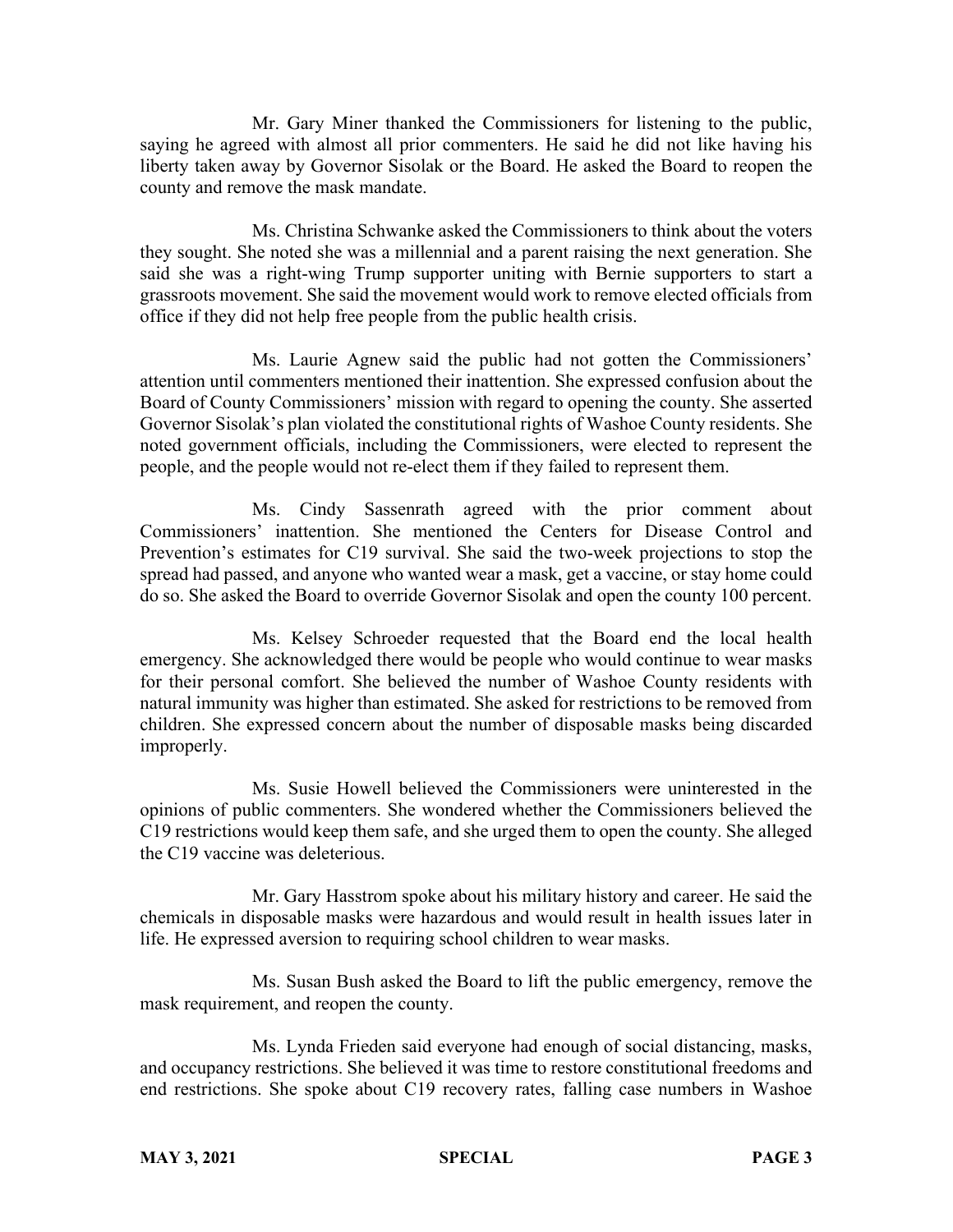County, and inefficient PCR tests. She expressed concern about the social and emotional effects of social distancing. She said the cancellation of in-person meetings had significantly affected recovery efforts for individuals fighting addiction.

Ms. Carol Kitchuck spoke about her family's military history and her pride in being an American citizen. She thought wearing masks was no longer a viable response to C19. She said she had been vaccinated in order to travel even though she had C19 antibodies. She thought businesses needed to be opened and children needed to stop wearing masks.

Ms. Dawnee Olson said her entire family had C19 in November and they all survived. She believed wearing masks was ridiculous and unhealthy. She wondered what wearing masks and impeding proper oxygen intake while pregnant would do to future generations. She thought the restrictions were unconstitutional and asked the Commissioners to consider other people and the science.

Ms. Jaimee Shepler noted C19 had a 99 percent survival rate, unlike more serious viruses. She said people who were scared or immunocompromised could stay home or wear a mask. Individuals who had antibodies or the vaccine should be allowed to live normal lives. She mentioned a Massachusetts Institute of Technology study that found masks to be ineffective.

Mr. Donald Fossum said the Commissioners were forcing the curtailment of society and economics through bad policy. He thought the Board was violating citizens' rights. He urged the Commissioners to stop playing with the constitutional rights of citizens and to uphold the oath they took to protect the rights of their constituents.

Ms. Sara Hadden said the community was becoming increasingly unsafe and unhealthy. She stated people with no authority enforced the use of masks.

Mr. Andrew Diss, Vice President of Meruelo Gaming, thanked the Board for considering the new C19 Local Mitigation and Enforcement Plan. He understood the county would not open up at 100 percent capacity overnight, but he believed this proposal would help the process. He said Washoe County residents had done their part to help stop the spread and increase vaccination rates. He said Grand Sierra Resort staff was willing to put in the extra effort so the county could reopen and people could get back to work. He urged the Board to approve the plan.

Ms. Julianne Harrison said the Commissioners had failed to fulfill their duty as elected representatives of Washoe County residents. She disapproved of non-action and urged the Board to develop a solution that would best serve residents. She spoke about the restriction of spectators for outdoor youth sports and asked that masks, social distancing, and capacity limits be removed.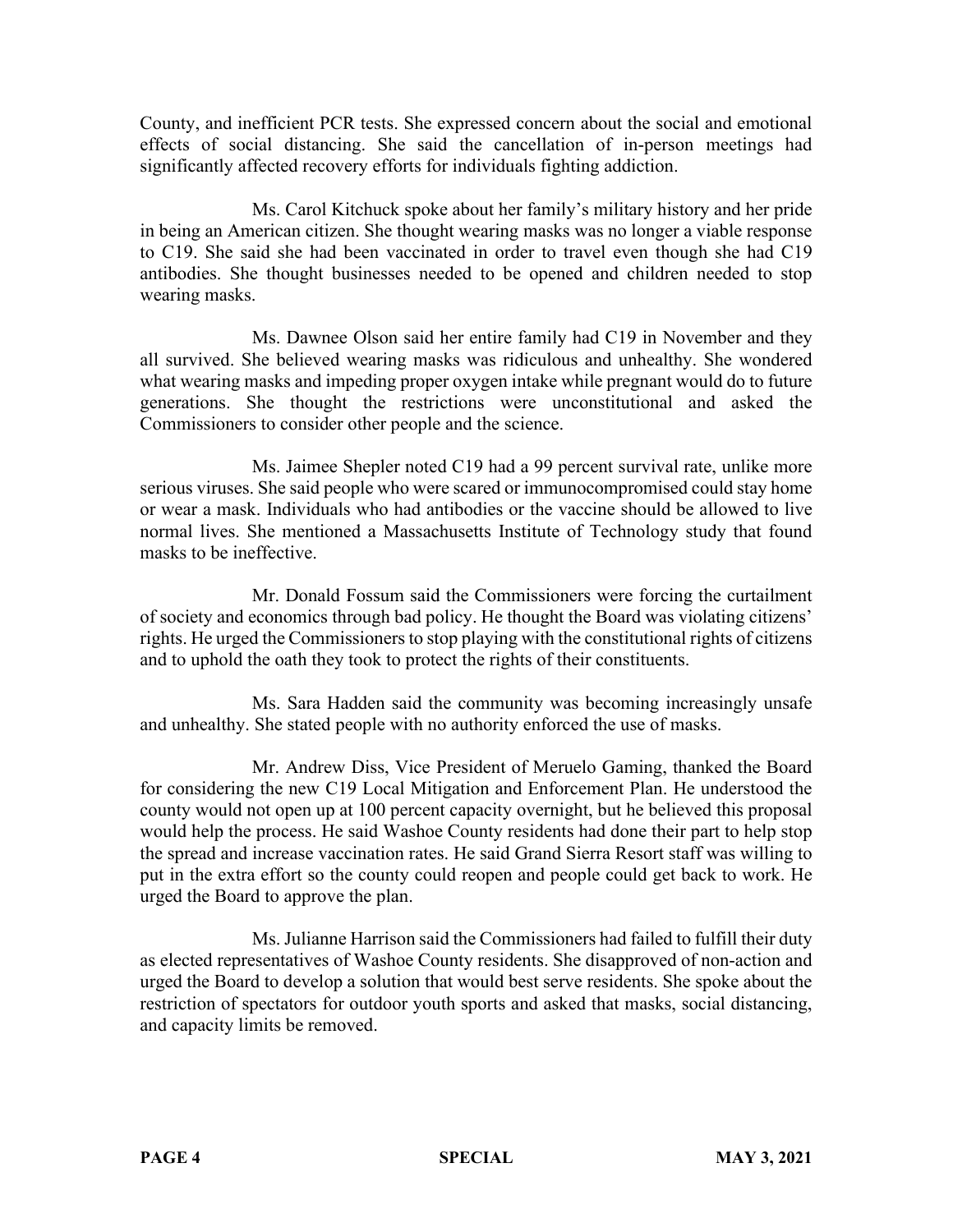Ms. Kaylynn Sutton asked whether the flag stood for freedom anymore. She said having children wear masks was not a good idea since germs were transferred from their hands to the masks and then to their faces.

Ms. Melanie Sutton displayed a video of Commissioner Jung in Chambers prior to the meeting in which she was not wearing a mask. Ms. Sutton said she belonged to Nevada Grassroots and she would fight to prevent the reelection of anyone not working for the people. She said she was listed on Antifa's website because she was fighting for freedom.

Ms. Stephanie Dillingham was called but was not present to speak.

Ms. Cindy Martinez said Governor Sisolak's Directive 041 made the Commissioners cede authority to unelected bureaucrats. She stated the original C19 mitigation plan stipulated vaccination rates and included unconstitutional directives on places of worship. She displayed letters of endorsement for the mitigation plan from the Cities of Reno and Sparks, the Nevada Hospital Association, the Washoe County Health District, and the Washoe County School District. She reminded the Commissioners they swore an oath to uphold and defend the Constitution.

Ms. Katherine Snedigar said the Board had no constitutional or legal authority to force members of the public to wear masks. She believed the Board was acting under the color of law by forcing the general public to follow the rules of the Occupational Safety and Health Administration. She believed the C19 vaccine was an experimental drug, not a vaccine.

Ms. Diane Craig spoke about the detrimental effects of C19, including the loss of life, business impacts, and the isolation of grandparents and care facility patients. She said children were being robbed of normal childhood experiencesincluding celebrating graduations. She stated the greatest loss caused by C19 was that of personal freedom. She inquired when it had become the government's job to keep people safe.

Using the Zoom app, Mr. Nicholas St. Jon expected Chair Lucey to say he had no power to change the mask mandate. He demanded a concise definition of a pandemic. He requested the ability to share his screen but was told that was not possible while making public comment using the Zoom app. He said not being able to share his screen violated U.S. Code because he did not have free and equal access. He asked whether the Commissioners thought they were not subject to God's judgement.

Using the Zoom app, Ms. Rebecca Marco thanked the Commissioners for their advocacy. She said she was a high-risk patient who spent the past year in her house socially distanced from her teenagers and husband. She appreciated the Board's advocacy for masks and the C19 vaccine.

Using the Zoom app, Ms. Annemarie Grant alleged her brother Thomas Purdy was hogtied and smothered by Reno Police officers and Washoe County Sheriff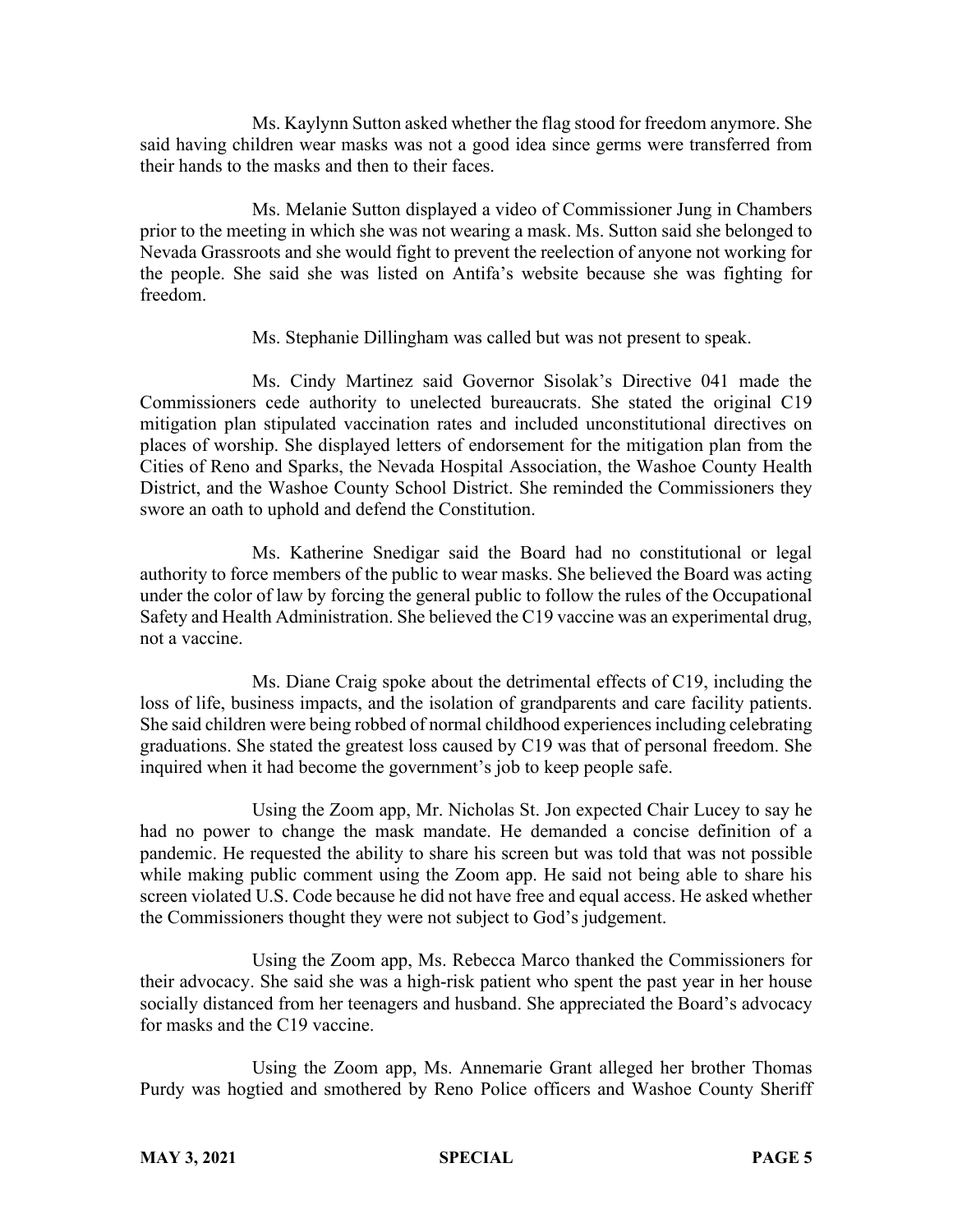deputies during a mental health crisis. She spoke about Nico Lamar Smith, another inmate who was asphyxiated at the Washoe County Jail during a mental health crisis. She hoped for transparency and accountability, and she asked the Commissioners to do their jobs.

County Clerk Jan Galassini advised the Board she received emailed public comments from Ms. Annemarie Grant, Bruce and Lisa Durgin, and Mr. Cody Heimerdinger, copies of which were placed on the record.

### **21-0323 AGENDA ITEM 4** Announcements/Reports.

There were no announcements or reports.

**21-0324 AGENDA ITEM 5** Recommendation and possible action to approve the Washoe County COVID-19 Local Mitigation and Enforcement Plan ("the Plan"), and direction to staff to submit the Plan to the COVID-19 Mitigation and Management Task Force ("Task Force") for approval as the final Local Plan for Washoe County as required by the Governor's Declaration of Emergency, Directive 041 ("the Directive"). The Plan was developed as required by the Directive which delegated to the Counties the duty and authority to develop a COVID-19 Local Mitigation and Enforcement Plan to be submitted to the Task Force for approval prior to the Governor delegating management of mitigation measures and transitioning authority to local control. As required by the Directive the County consulted, collaborated with, and has received the endorsement of the Plan from the County Health Officer Kevin Dick, the Washoe County School District Superintendent, local and regional hospitals, the Nevada Hospital Association, and the City Managers of Reno and Sparks in creating the Plan. The proposed Plan addresses the topics required by the Directive including mitigation measures for:

• Public Gatherings and events, including a process for review and approval of large gathering plans;

• Retail businesses and indoor malls;

• Community/recreational centers, including public pools;

• Food and beverage establishments such as bars, wineries, distilleries, and breweries;

• Places of worship;

• Gyms, fitness studios, yoga studios, dance studios, martial arts, and similar establishments;

• Spas, massage, hair salons and barber shops, nail salon, body art and piercing and similar establishments;

• Arcades, racetracks, bowling alleys, mini-golf, pool halls, theme parks, and similar activities; and,

• Youth and adult recreational sports.

The Plan also includes enforcement measures and procedures for ensuring compliance with mitigation measures; a strategy for ensuring adequate monitoring of COVID-19; and public information campaigns to promote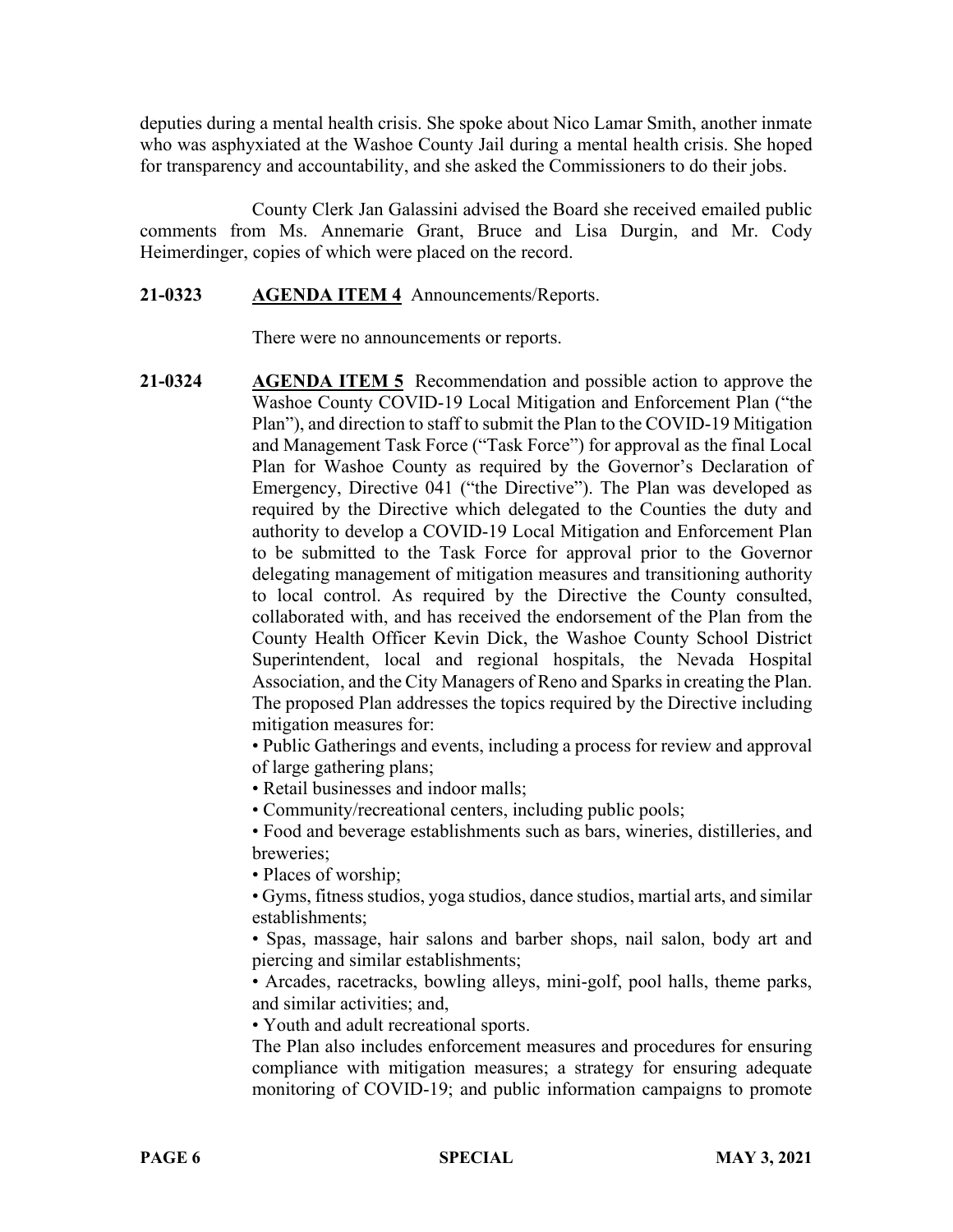public health measures and vaccination efforts. Unless the Task Force returns the Plan for further revision, this be the final Local Plan. Manager's Office. (All Commission Districts.).

Assistant County Manager Dave Solaro conducted a PowerPoint presentation, a copy of which was placed on file with the Clerk. He reviewed slides with the following titles: Proposed Washoe County COVID-19 Local Authority Mitigation and Enforcement Plan; Guiding Principles; Objectives; Mitigation Measures: Proposed (2 slides); Event Specific Guidelines; Additional Business Specifics; Monitoring and the Future; and Overall Guidelines Summary.

Mr. Solaro noted the plan covered the period from May 3 through May 31. He said Governor Steve Sisolak had subsequently submitted Directive 044, which would make more changes on June 1. He indicated the mask requirement would not change and was not under the authority of the Board of County Commissioners. The intent of the mitigation plan and Directive 044 was for the State of Nevada, including Washoe County, to be opened at 100 percent on June 1. He said Washoe County's plan was consistent with plans for the surrounding counties with a few notable exceptions. He indicated staff had reviewed the requirements of surrounding counties to prevent negatively impacting those communities or having them negatively impact Washoe County.

Vice Chair Hartung noted the Plan used six-foot distancing because it was a State mandate, but the Centers for Disease Control and Prevention (CDC) said people who were vaccinated could be outside together. Mr. Solaro said the Plan contemplated using CDC guidance for both outdoor and indoor social distancing. Vice Chair Hartung observed the CDC did not specify a distance of six feet for outdoor gatherings. Mr. Solaro replied the CDC website defined social distancing as involving groups that were not from the same household. Vice Chair Hartung asked whether adult entertainment would remain closed even though Storey County brothels would be open. Mr. Solaro confirmed that was correct for the month of May. He noted the decision was made by the entire group that worked on the Plan.

On the call for public comment, Ms. Jaimee Shepler was called but was not present to speak.

Ms. Cindy Martinez expressed frustration because Board members appeared distracted during public comment, which she felt was disrespectful to Washoe County citizens. She noted the roadmap to recovery referred to vaccination rate requirements. She spoke about tools and metrics used by the State to track COVID-19 (C19) rates, social distancing requirements which would not be in effect after June 1, and the desires of Governor Sisolak that she felt were in opposition to science. She opined the Board had relinquished authority and responsibility to unelected bureaucrats.

Using the Zoom app, Mr. Nicholas St. Jon wondered why the special meeting scheduled for April 3 had been cancelled. He mentioned his concerns about the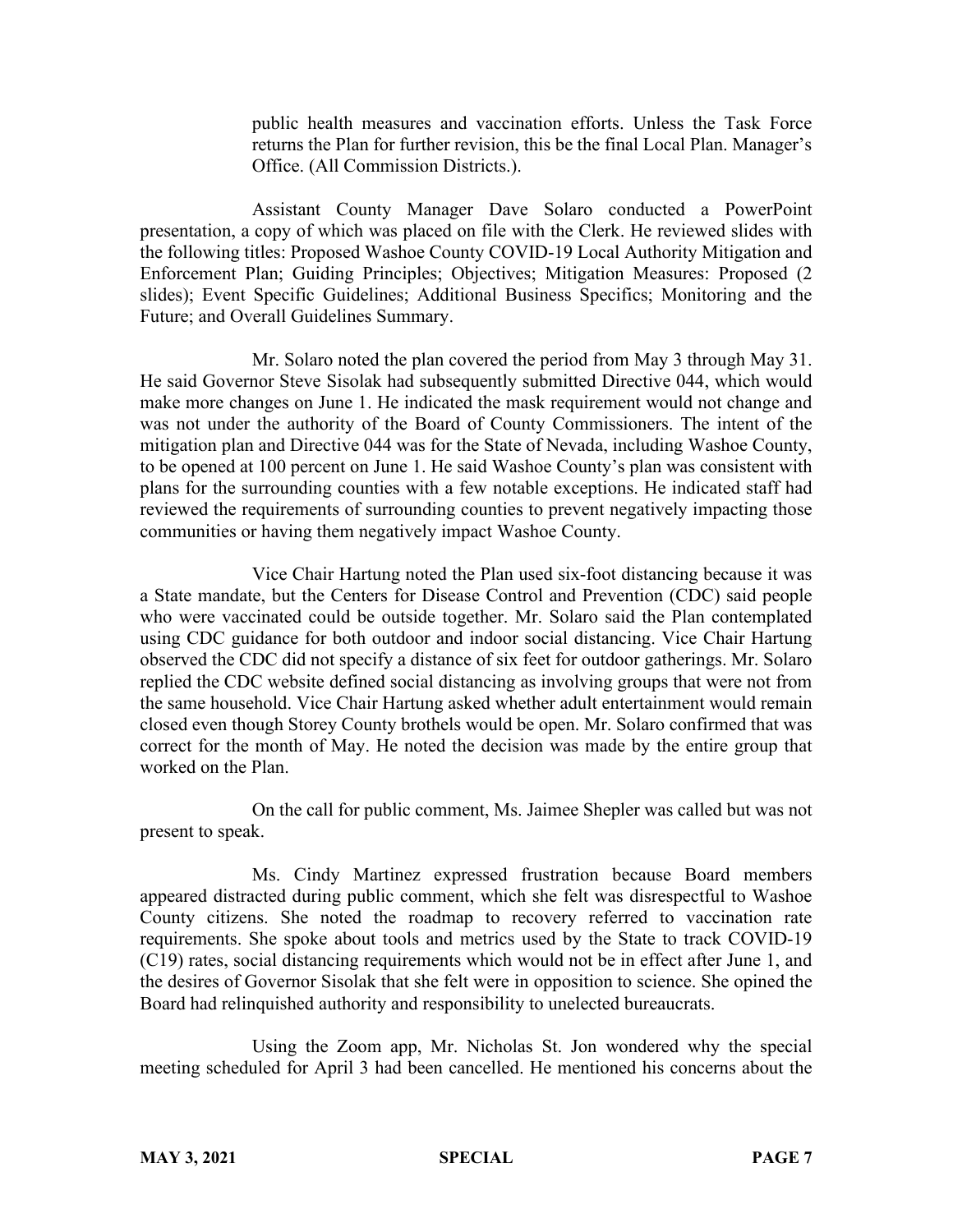Plan including restrictions for places of worship, the current practice of using C19 case counts instead of hospitalization rates, and treatment protocols.

Vice Chair Hartung asked whether the adult entertainment restriction included nightclubs located inside casinos. Mr. Solaro confirmed it did. Chair Lucey clarified all establishments within a casino were regulated by Senate Bill 4 restrictions, so they were validated and checked by the Nevada Gaming Control Board.

Chair Lucey acknowledged the ongoing challenges everyone in the community was experiencing. He recognized small businesses had struggled more than big businesses. He said he previously expressed a dislike for wearing a mask and disagreed with the determination that there was a medical emergency, especially since there were currently only 30 hospitalizations. He clarified the Washoe County Health District (WCHD) was an independent organization formed by Nevada Revised Statutes, and it was governed by an autonomous board. He reasserted the Board of County Commissioners (BCC) had no authority over the WCHD or District Health Officer Kevin Dick. He said the Washoe County School District (WCSD) was also governed by an independent elected board of trustees and was not under the purview of the BCC. He noted Directive 041, issued by Governor Sisolak, needed to be endorsed by many entities, including the WCHD, WCSD, and the Nevada Hospital Association. Several weeks earlier, a BCC-approved plan was submitted to the State without the endorsement of the City of Reno, the WCHD, or the WCSD. The State indicated nothing was wrong with the plan, but the endorsement of those agencies was required. He stated the BCC was responsible for the half-million residents in Washoe County, and the best option was to endorse the Plan so local authority could be brought back to the County. He noted the county would open at 100 percent without social distancing on June 1, so this plan covered only 29 days. He thought the best course of action was to move forward as a community rather than continuing to be divisive.

Vice Chair Hartung mentioned the County had submitted Clark County's plan almost verbatim, but it had been turned down by the WCHD, the WCSD, and the City of Reno. He echoed Chair Lucey's comments, noting he felt the first version of the plan had been good, but there was no way to move forward without the endorsement of the other agencies. He noted the WCHD, the WCSD, and the Cities of Reno and Sparks had not voted on the plan.

On motion by Vice Chair Hartung, seconded by Chair Lucey, which motion duly carried on a 4-0 vote with Commissioner Herman voting "no", it was ordered that Agenda Item 5 be approved.

## **21-0325 AGENDA ITEM 6** Public Comment.

Ms. Jaimee Shepler was called but was not present to speak.

Mr. Donald Fossum spoke about everyone in the country becoming more informed for the next election. He opined schools were becoming more divisive and anti-American, and they employed a curriculum he did not agree with.